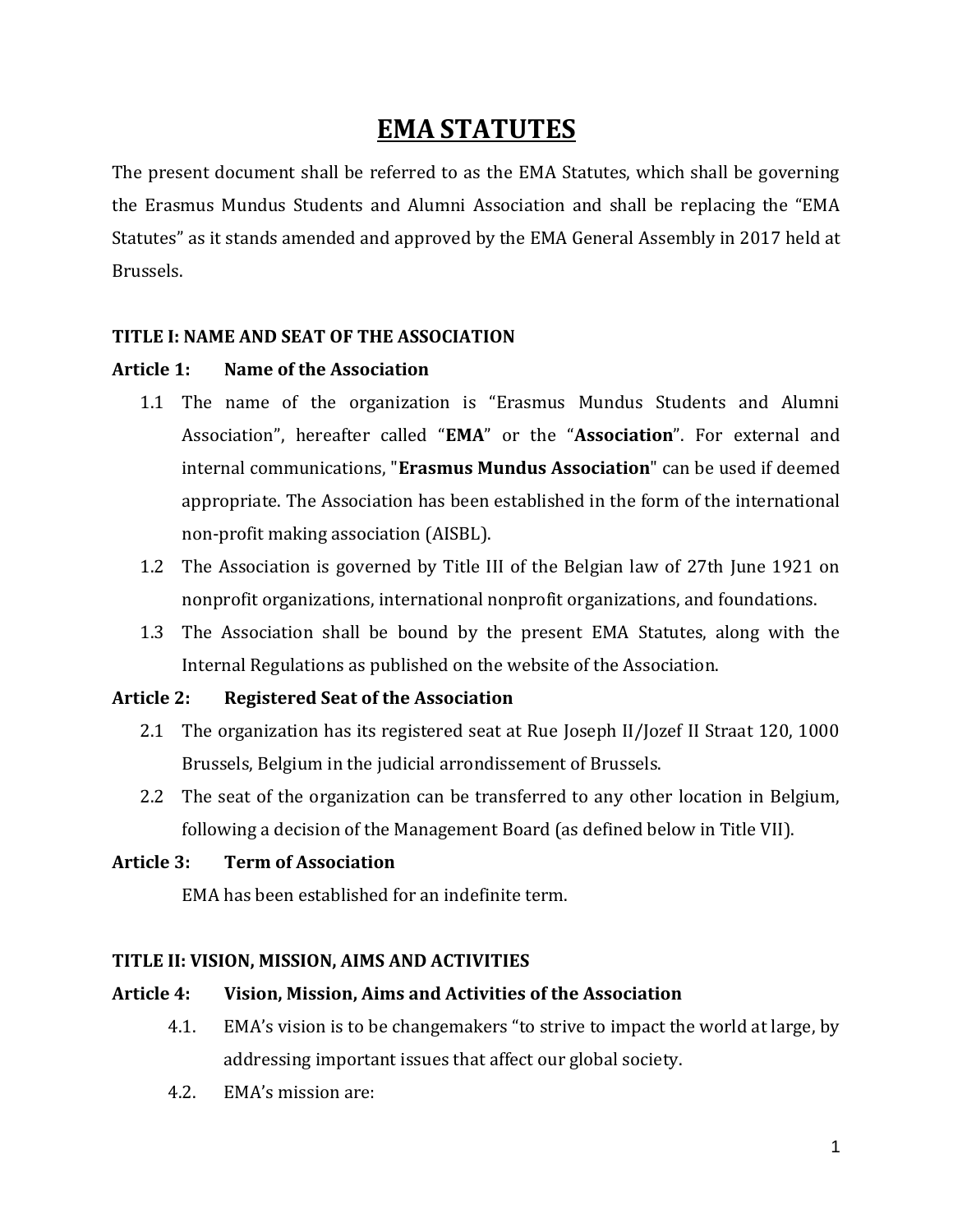- 4.2.a. to promote cooperation and mobility through Erasmus Mundus programme with EU programme and partner countries.
- 4.2.b. to contribute to the quality and efficiency of internationalization and jointness of higher education sector.
- 4.2.c. to create an environment conducive to enhance lifelong learning and the mobility of its members.
- 4.2.d. to provide platform to develop leaders and changemakers of tomorrow and commit to promote sustainable development goals.
- 4.2.e. to strengthen dialogue on education, policy, employment, and environmental, social, political and economic development.
- 4.2.f. to empower and promote the social, economic and political inclusion of all, promoting equity, social cohesion and active citizenship.
- 4.3. EMA's aims are:
	- 4.3.a. to represent the students and alumni of the Erasmus Mundus Joint Programme, hereafter called "EMP" and to give them a place of opportunity where they can share ideas and expertise.
	- 4.3.b. to serve the interests of EMP students and alumni.
	- 4.3.c. to become a forum for networking, communication and collaboration.
	- 4.3.d. to promote EMPs in industries, academia and the corresponding fields of the EMPs as European programmes of excellence in international education.
	- 4.3.e. to assist EMP students and alumni to operate within EMA's core values of democracy, equality, transparency and accountability.
	- 4.3.f. to provide EMA members with an opportunity to contribute to EMA, their respective EMP, and to society the personal skills they have acquired through their participation in an EMP program.
	- 4.3.g. to support and foster research, innovation, cooperation and encouraging members to take part in democracy.
- 4.4. EMA's activities are: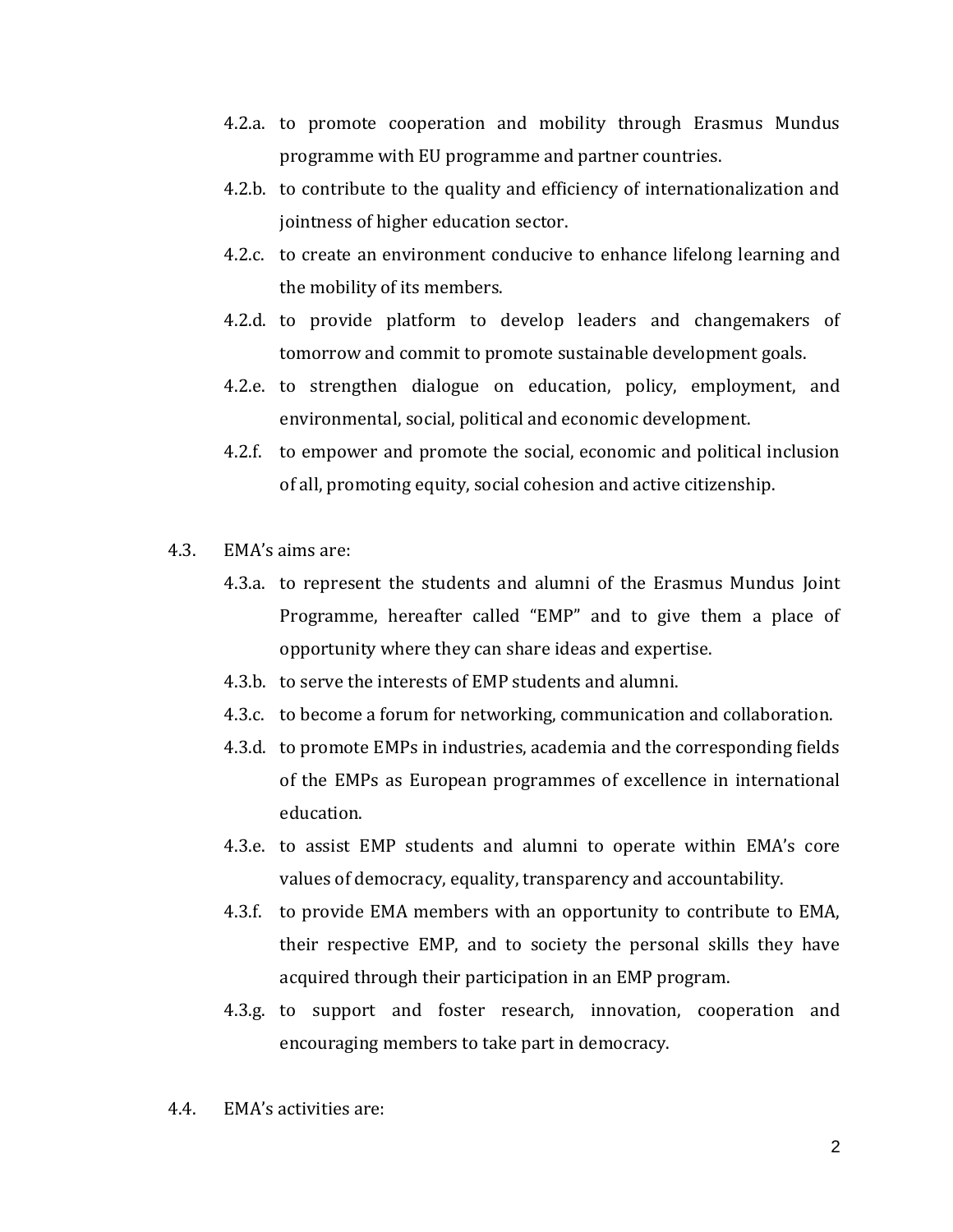- 4.4.a to develop the leadership and professional skills, encouraging local, regional and international volunteering and talent development.
- 4.4.b to provide programmes including professional networking and development, entrepreneurship platform, mentoring, conferences, training and educational seminars, pre-departure orientations, onboarding, survey on graduate impact, course quality assurance and degree recognition etc.
- 4.4.c to develop multicultural activities related to cultural understanding creating a global environment that encourages the opening of global mindset in our members.
- 4.4.d to develop and implement thematic projects, at local, regional and international level. The projects deal with current challenges in the society, create awareness among young people and propose solutions from a students and alumni point of view.

## **TITLE III: STRUCTURE**

## **Article 5: Overview and Organization Structure**

- 5.1 EMA shall have the following Governing Bodies (as defined in Title VI & VII):
	- a) General Assembly, hereinafter also referred to as GA (equivalent to "L'organe général de direction")
	- b) Management Board (equivalent to "L'organe d'administration de l'association")
- 5.2 EMA shall further be structured into the following Working Units (as defined in Title VIII):
	- a) Student & Alumni Relations
	- b) Policy & Quality Assurance
	- c) Outreach & Capacity Building
	- d) Research & Innovation
- 5.3 The Organization shall have following Administrative Units (as defined in Title VIII);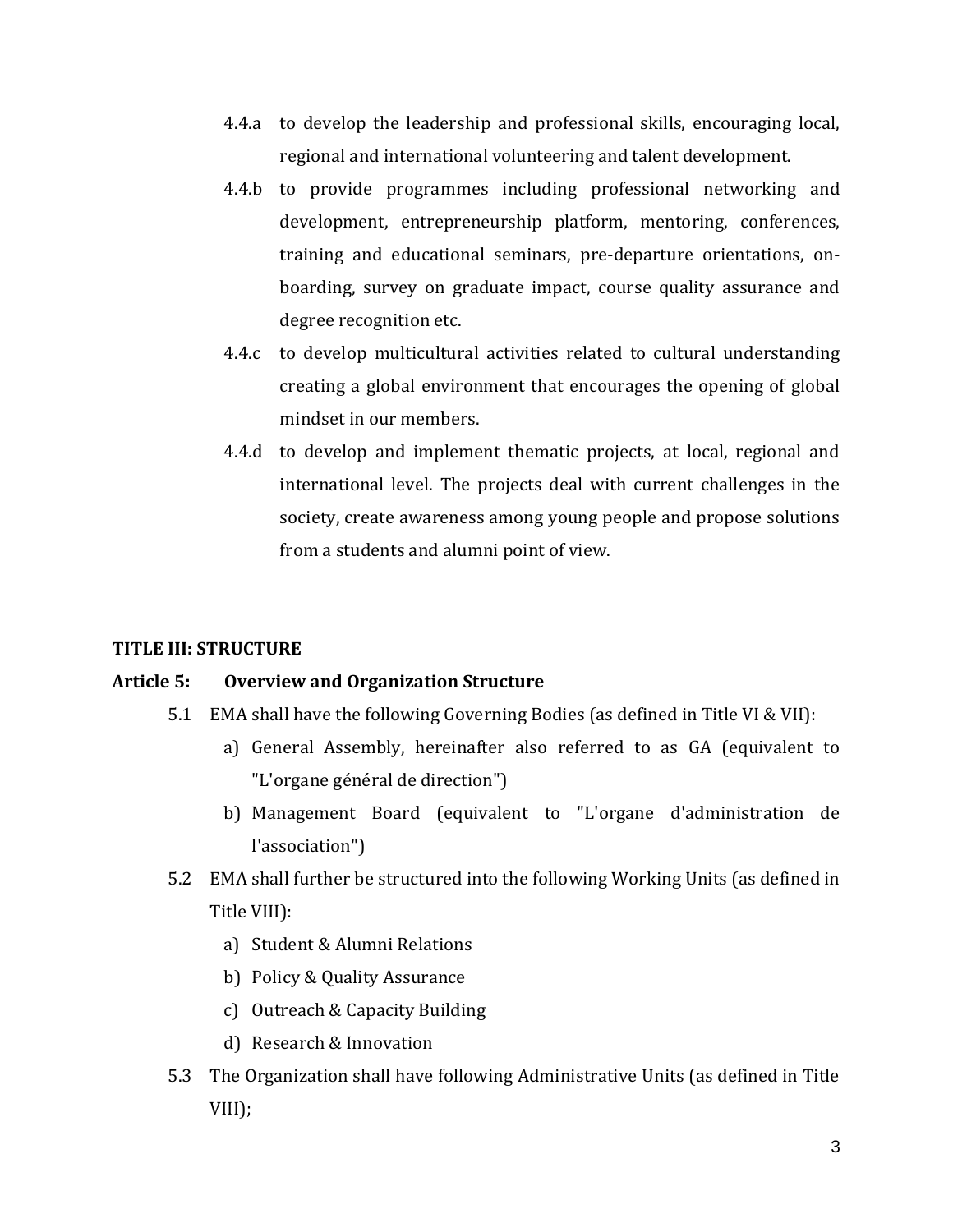- a) Legal & Internal Affairs
- b) Finance Management
- c) Talent Management
- 5.4 The Organization shall have following Support Units (as defined in Title VIII);
	- a) Project Support
	- b) Communication & IT
	- c) Partnership Development

# **TITLE IV: MEMBERSHIP OF THE ASSOCIATION**

## **Article 6: Membership**

EMA distinguishes the following types of Members:

- a) Ordinary Members
- b) Affiliate Members
- c) Honorary Members

# **Article 7: Candidacy of Membership**

Any natural person who is:

- 7.1 a student or an alumnus of a full EMP can apply to EMA along with sufficient proof of their candidature to become an Ordinary Member of EMA, in the manner as prescribed from time to time in the Internal Regulations.
- 7.2 a student or an alumnus of Action 1, Action 2, Action 3 or other such programmes as defined in the Internal Regulations can apply to EMA along with sufficient proof of their candidature to become an Affiliate Member of EMA, in the manner as prescribed in the Internal Regulations.
- 7.3 Honorary Member are any natural or legal person, nominated by the Management Board by way of a two-third majority vote and accepted by the General Assembly who have made a significant contribution to the success, reputation, and pursuit of objectives of the EMA and the Research Community.
- 7.4 Requests for becoming an Ordinary Member or an Affiliate Member of EMA shall be made by registering and validation through EMA website or by following the process as specified on the website of EMA by providing: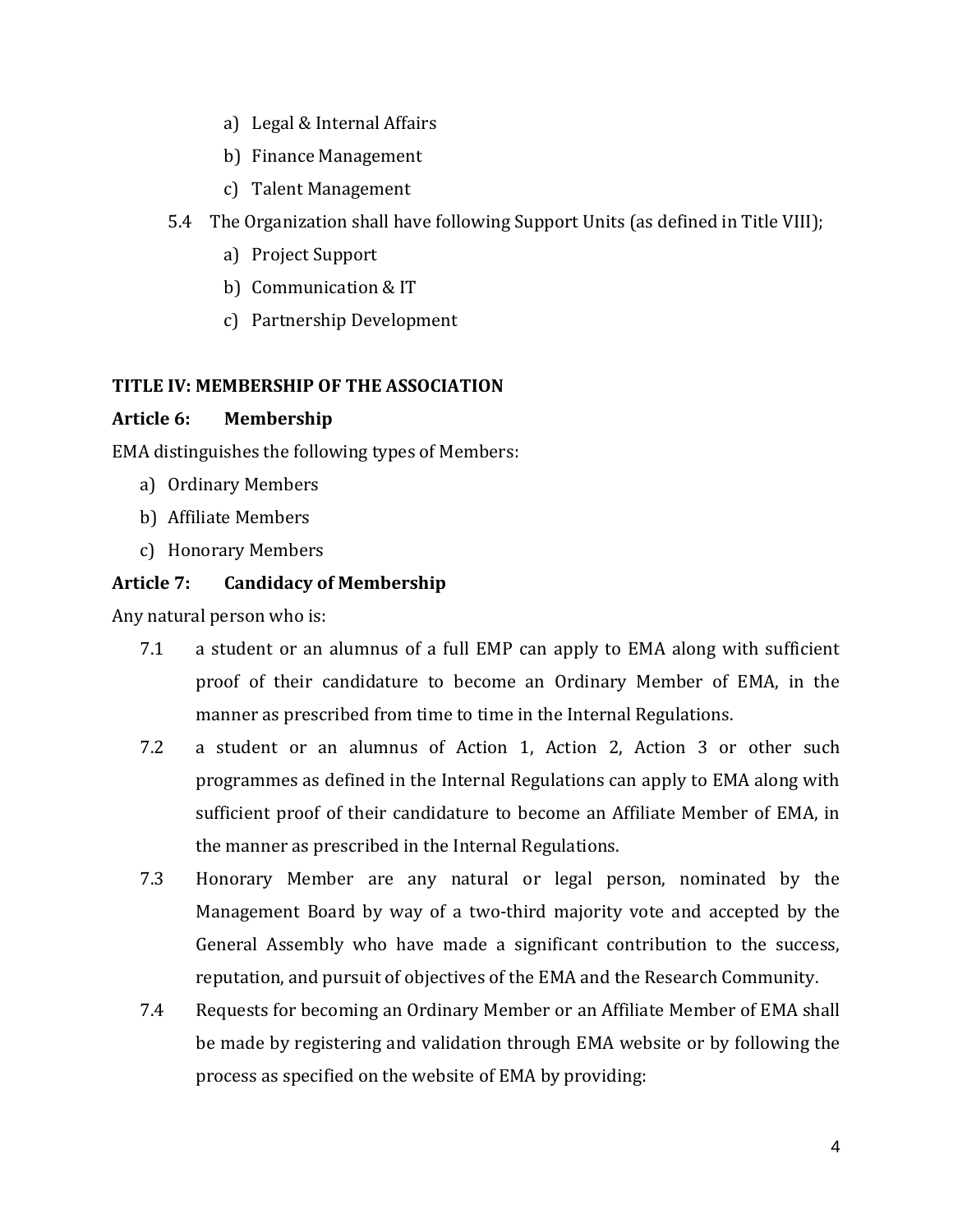- a. sufficient information about identity and contact information by the applicant;
- b. documentation that attests the applicant's eligibility for becoming an Ordinary Member or an Affiliate Member of EMA, as the case may be.

After validation of the above provided information by an authorized person who has been appointed for this task in accordance with the Internal Regulations, the applicant shall be accepted by the Management Board as an Ordinary Member or an Affiliate Member, as the case may be, and such information shall be conveyed to the applicant by usual means of communication by the Management Board or a person authorized by the Management Board for this purpose, in accordance with the Internal Regulations.

## **Article 8: Rights and Obligations of Members**

- 8.1 An Ordinary Member can:
	- a. apply as a candidate for President or Vice President and vote in the elections during the General Assembly, in the manner as prescribed in the Internal Regulations;
	- b. apply to join any of the Working Units, Administrative Units or Support Units;
	- c. apply to EMA to become an employee or volunteer;
	- d. attend the GA and vote on the proposals;
	- e. convene an extraordinary GA as provided for in Article 12.

as per the procedure outlined in the Internal Regulations.

- 8.2 An Affiliate Member can:
	- a. apply as a volunteer to join any of the Working Units, Administrative Units or Support Units;
	- b. apply to EMA to become an employee or volunteer;
	- c. attend the GA as observers;

as per the procedure outlined in the Internal Regulations.

8.3 An Honorary Member can: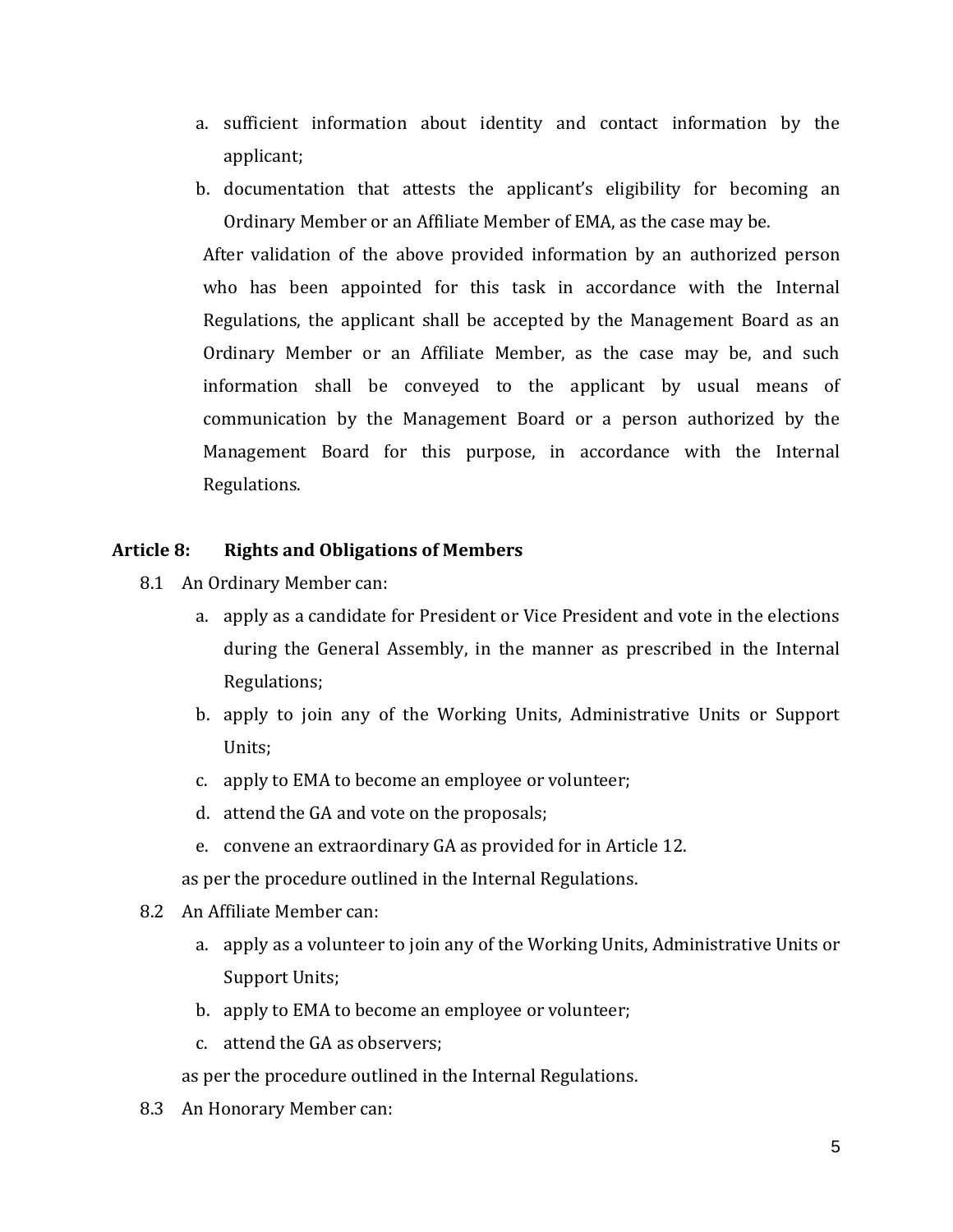- a. apply as a volunteer to join any of the Working Units, Administrative Units or Support Units;
- b. apply to EMA to become an employee or volunteer;
- c. attend the GA as observers;

as per the procedure outlined in the Internal Regulations.

- 8.4 By applying for and/or accepting membership, all Members undertake to:
	- a. respect the Statutes, Internal Regulations and other Official Documents, and the decisions taken by the Board and the General Assembly according to the competencies defined by the present Statute
	- b. conform at all times EMA's Mission or Vision or Aims in speech and in action
	- c. provide truthful information, to keep their online membership profile updated, and to respect and protect the image and reputation of the EMA.

## **Article 9: Termination of Membership**

- 9.1 Any Member may cancel their membership at any time by sending a written notice to the Management Board.
- 9.2 The membership of a Member from EMA can be revoked if such Member violates EMA's Mission or Vision or Aims in speech or action as outlined in the EMA Guidelines (as defined in Article 26).
- 9.3 The membership of a Member from EMA can be revoked if such Member damages EMA's reputation or interest or does not abides by EMA's Aims in any manner.
- 9.4 Any of the above revocations of membership shall be decided by the Management Board by way of a two-third majority vote.

# **TITLE V: SELECTION COMMITTEE**

## **Article 10: Selection Committee**

- 10.1. There shall be a Selection Committee which shall be responsible for appointment of the vacant positions of the Management Board (except for President and Vice-President who shall be elected by the General Assembly).
- 10.2. The incumbent President and the incumbent Vice President shall be together responsible for appointing the members of the Selection Committee on ad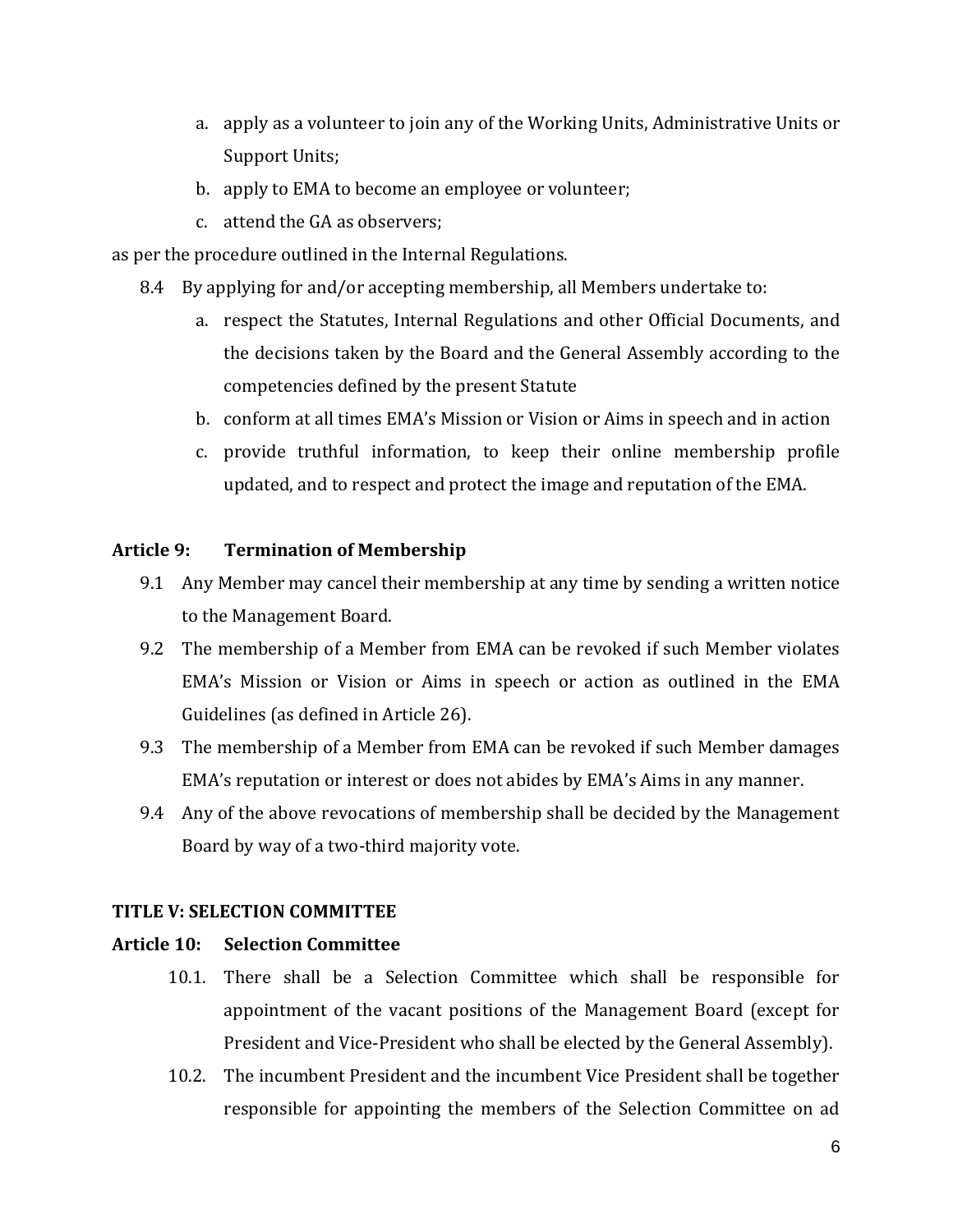hoc basis from amongst the members from the incumbent Management Board, along with relevant experts and stakeholders.

10.3. The constitution, qualifications required, procedures to be followed and the manner of selection of the vacant positions of the Selection Committee shall be prescribed in the Internal Regulations.

#### **TITLE VI: GENERAL ASSEMBLY**

#### **Article 11: Definition**

- 11.1. The General Assembly is the highest decision-making body of EMA and must be convened once every financial year, either physically or in absentia. It convenes every last Friday of May at the registered seat ("Primary GA"), or, if decided by the Management Board, the Primary GA may be convened at a different location and/or on another date, but before the last Friday of May, and should be called 30 (thirty) days prior to the dates the Primary GA is held.
- 11.2. In addition to the Primary GA, an Extraordinary GA may be convened by EMA on a need-based basis as it may arise, called 10 (ten) days prior to the dates when it is held ("Extraordinary GA").
- 11.3. Both the Primary GA and the Extraordinary GA shall be collectively referred to as the "General Assembly" or "GA".
- 11.4. The General Assembly shall be composed of the GA Attendees (as defined in Article 13).
- 11.5. A decision of the GA is only valid if a quorum of 25 (twenty-five) GA Attendees is reached.

# **Article 12: Convening of the GA**

- 12.1. The Primary GA shall be called by the Management Board at least 30 (thirty) days before the meeting.
- 12.2. A General Assembly may be called by:
	- a. the Management Board with a two-third majority vote; or
	- b. a petition by two-thirds of the Ordinary Members.
- 12.3. The Management Board is responsible for preparing the agenda of the GA.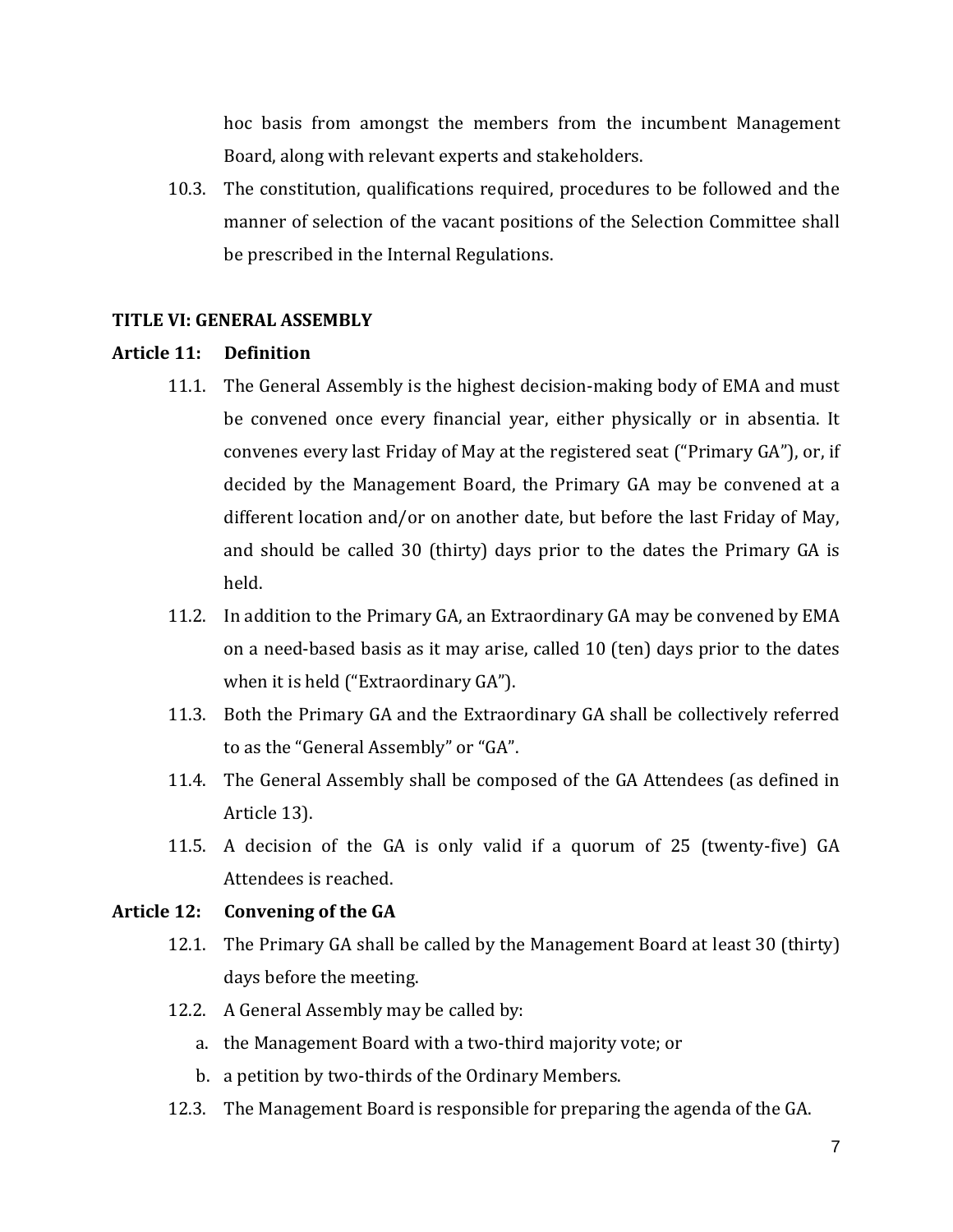12.4. The agenda of the GA and all the documents relevant to each agenda item have to be sent to the GA Attendees at least 7 (seven) days before the GA

## **Article 13: GA Attendees**

- 13.1. The Management Board shall publish an invitation to participate at the GA to all the Members on the website/social media platforms or community portal, whichever is/are applicable;
- 13.2. Each Member is eligible to participate and attend the GA by expressing the interest to participate in writing to the Management Board or the person(s) designated by the Management Board for this purpose;
- 13.3. The Management Board may also invite certain EMA Members and non-EMA Members fully or partially funded to attend the GA;
- 13.4. The final list of members attending the GA, either fully funded, partially funded or self-funded shall be compiled by the Management Board and shall be called as the GA Attendees;
- 13.5. The non-EMA Members invited to attend the GA will be considered as observers without any voting right or decision power;
- 13.6. Only Ordinary Members are eligible to vote at the GA on the basis of one vote each;

#### **Article 14: Powers of GA**

The General Assembly shall have the powers specifically granted to it by law or these EMA Statutes. However, only the Ordinary Members amongst the GA Attendees shall have the right to vote. In particular, the General Assembly shall have the following powers:

- 14.1. Approve the EMA Statutes and amendments to it;
- 14.2. Elect the President and Vice-President from amongst the pre-selected candidates and appoint them;
- 14.3. Remove the President and Vice-President by way of two-thirds majority;
- 14.4. If applicable, appoint and remove the auditor of EMA and determine such auditor's remuneration;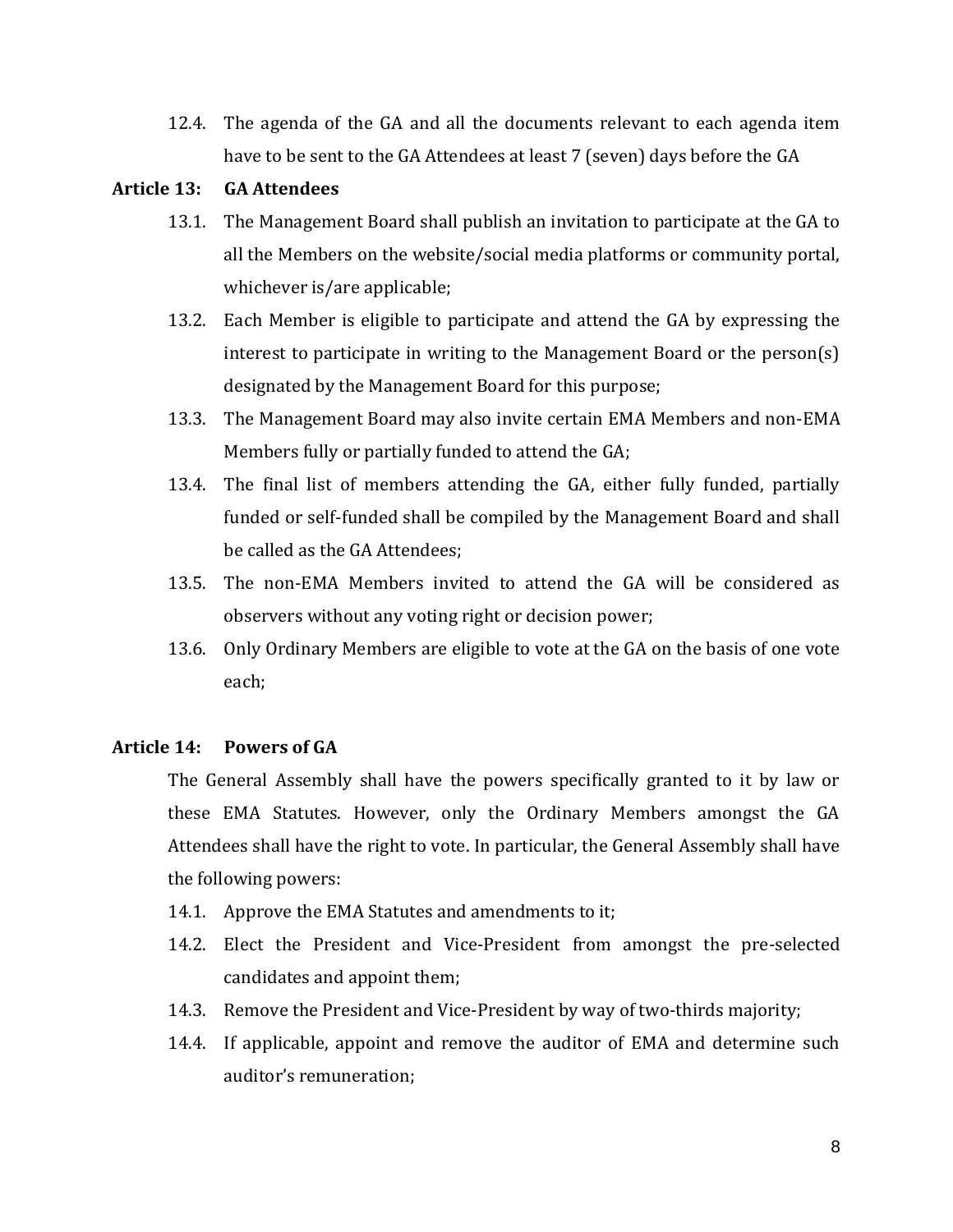- 14.5. Give the discharge to Management Board members and, if any, to the statutory auditor or the external accountant;
- 14.6. Approve the annual budget and accounts;
- 14.7. Decide upon membership fees for EMA, if applicable;
- 14.8. Decide upon the voluntary dissolution and liquidation of EMA and the appointment of one or more liquidator(s).
- 14.9. Decide upon other matters which were not resolved by the Management Board and/or have been delegated to the GA.
- 14.10. Confirm the appointment of the Directors of the Working Units, the Administrative Units and the Support Units as selected and appointed by the Selection Committee.
- 14.11. Vote on the proposals introduced in the GA for voting in accordance with the Internal Regulations by the Management Board or any Ordinary Member of EMA.

The above powers shall be exercised in accordance with the Internal Regulations.

#### **Article 15: Voting**

- 15.1. Modifications to the Official Documents (as defined in Article 23) need to pass with a two-thirds majority vote of the Ordinary Members amongst the GA attendees.
- 15.2. Decisions on reorganization and dissolution of the Association are made with a two-thirds majority of the Ordinary Members amongst the GA attendees.
- 15.3. All decisions are made with a simple majority of the Ordinary Members amongst the GA attendees, unless the law or these EMA Statutes state otherwise.
- 15.4. Blank votes, invalid votes and abstentions shall not be counted. The votes are issued by a call out, or by a show of hands or by such other means as outlined in Internal Regulations, unless a secret ballot is requested by at least onethird of the members present.

#### **Article 16: Minutes**

16.1. Minutes shall be drawn up at each General Assembly.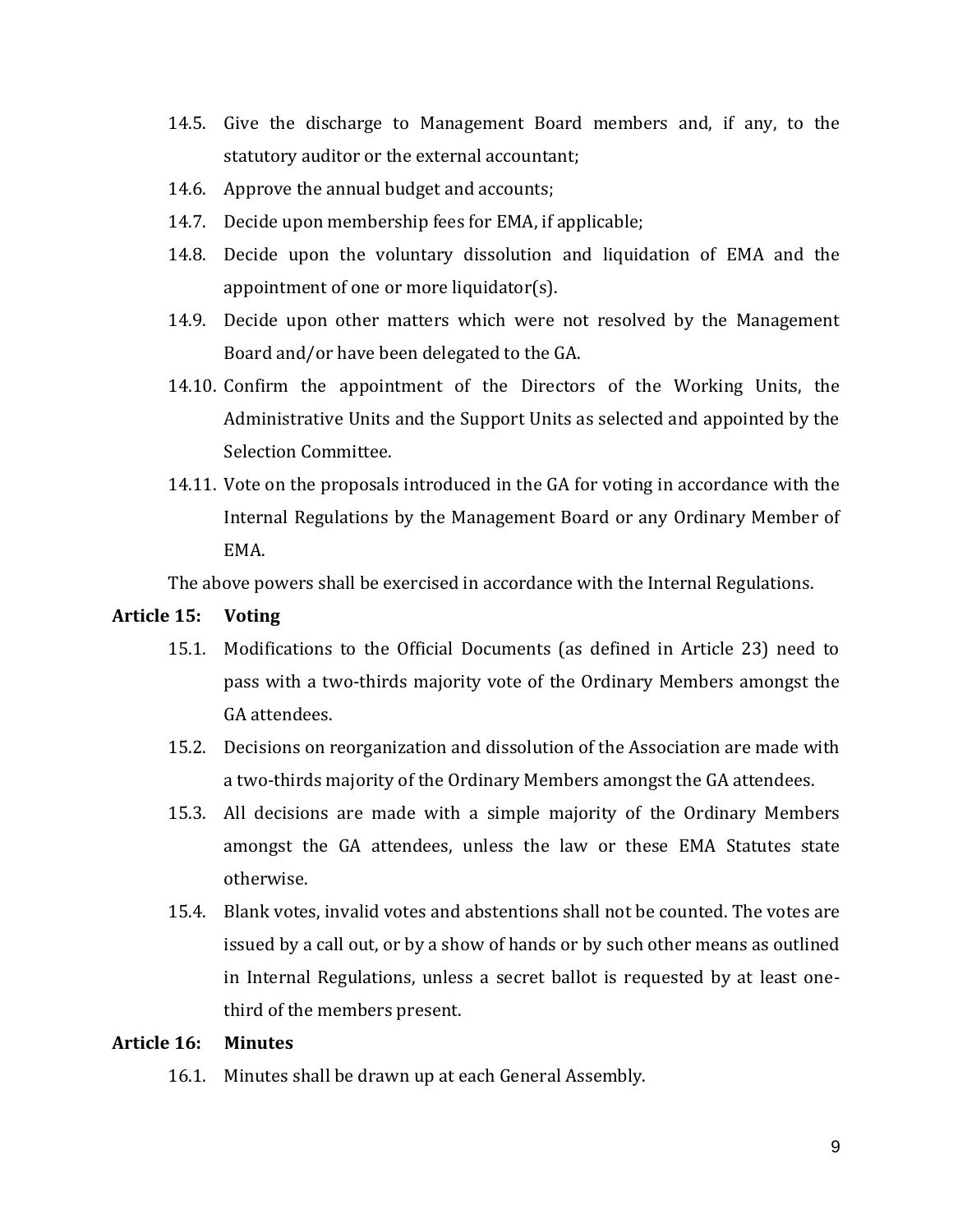- 16.2. They shall be approved and signed by the President of the Association and the Secretary of the meeting and kept in the register of minutes.
- 16.3. Copies of resolutions shall be published on the official website or other platforms of the Association as applicable and can be sent by electronic mail or any other means of written communication upon request of any Member.

## **TITLE VII: MANAGEMENT BOARD**

#### **Article 17: Constitution/Definition**

- 17.1. The Management Board shall comprise the President, Vice-President, and the Directors of the Working Units, the Administrative Units and the Support Units, as selected by the Selection Committee in accordance with the Internal Regulations.
- 17.2. The Management Board shall be responsible for overseeing the functioning of EMA and shall discharge the functions of the highest executive body of EMA.

## **Article 18: Rights and Duties of the Management Board**

- 18.1. The Management Board is responsible for the daily management, administration and the representation of EMA.
- 18.2. The facilitation of decision-making efficiency in the Board and the implementation of the EMA´s strategy decided by the Board;
- 18.3. The President is the primary representative of EMA and is hereby endowed with the power to represent EMA in all respects.
- 18.4. Three members of the Management Board can together, represent EMA externally and internally in all cases and without limit, including in all financial matters, in accordance with the Internal Regulations.
- 18.5. The Management Board can make decisions on all matters related to EMA, with the exception of matters that fall under the sole responsibility of the GA.
- 18.6. The Management Board can delegate specific duties and limited decision power to any person or group of persons.
- 18.7. The preparation of the meetings of the Board, the preparation of the draft annual accounts and the draft budget that must be submitted to the Board for finalization and approval. Meetings shall be chaired by the President or, if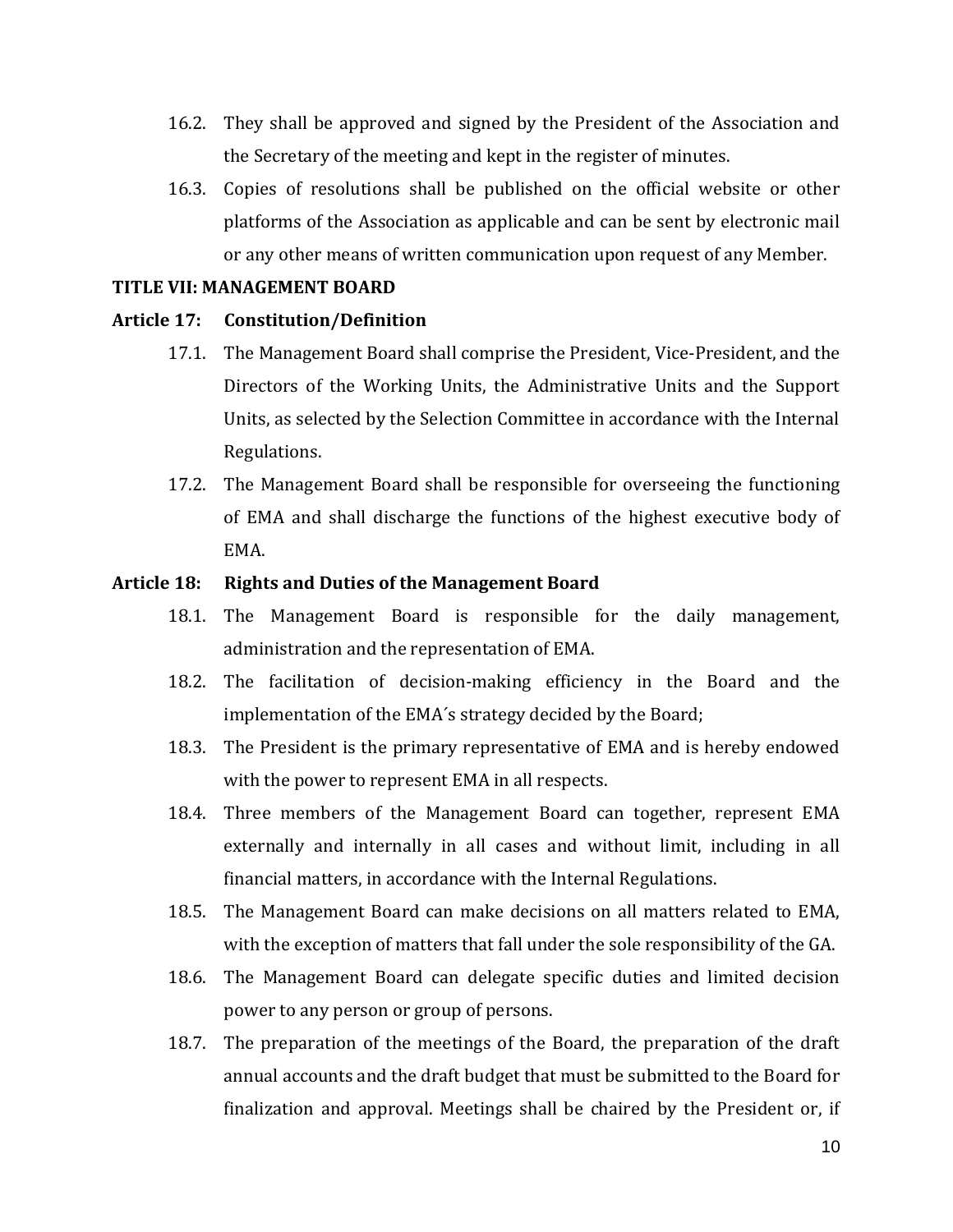he/she is prevented from doing so, by Vice-president or one of its Management board members.

#### **Article 19: President**

- 19.1. The President shall be elected by the GA Attendees with each person having an equal vote, in accordance with the Internal Regulations. The current President is not eligible to be a candidate for President or any other leadership roles within EMA hereafter.
- 19.2. The President shall supervise the Working Units. All Directors of the Working Units shall report into the President and consult with them on the functioning of the respective Working Units.
- 19.3. The President and the Vice-President shall together supervise the Support Units. The Directors of the Support Units shall report into the President and Vice-President and consult with them on the functioning of these units.

## **Article 20: Vice-President**

- 20.1. The Vice-President shall be elected by the GA Attendees with each person having an equal vote, in accordance with the Internal Regulations. The current Vice-President is only eligible to be a candidate for the President and will not have eligibility for any other leadership roles within EMA hereafter.
- 20.2. The Vice-President shall supervise the Administrative Units. The Directors of these units shall report into the Vice-President and consult with them on the functioning of these units.

## **Article 21: Appointment and Removal of the Management Board**

- 21.1. Save for the President and the Vice-President, who shall be elected by the General Assembly in the manner provided in these EMA Statutes, the composition of the Management Board shall be determined by the Selection Committee.
- 21.2. The President, the Vice-President and members of the Management Board shall each have a mandate of 2 (two) years, starting on 1st July immediately following the election of the President and finishing on 30th June two years later, unless the GA determines otherwise.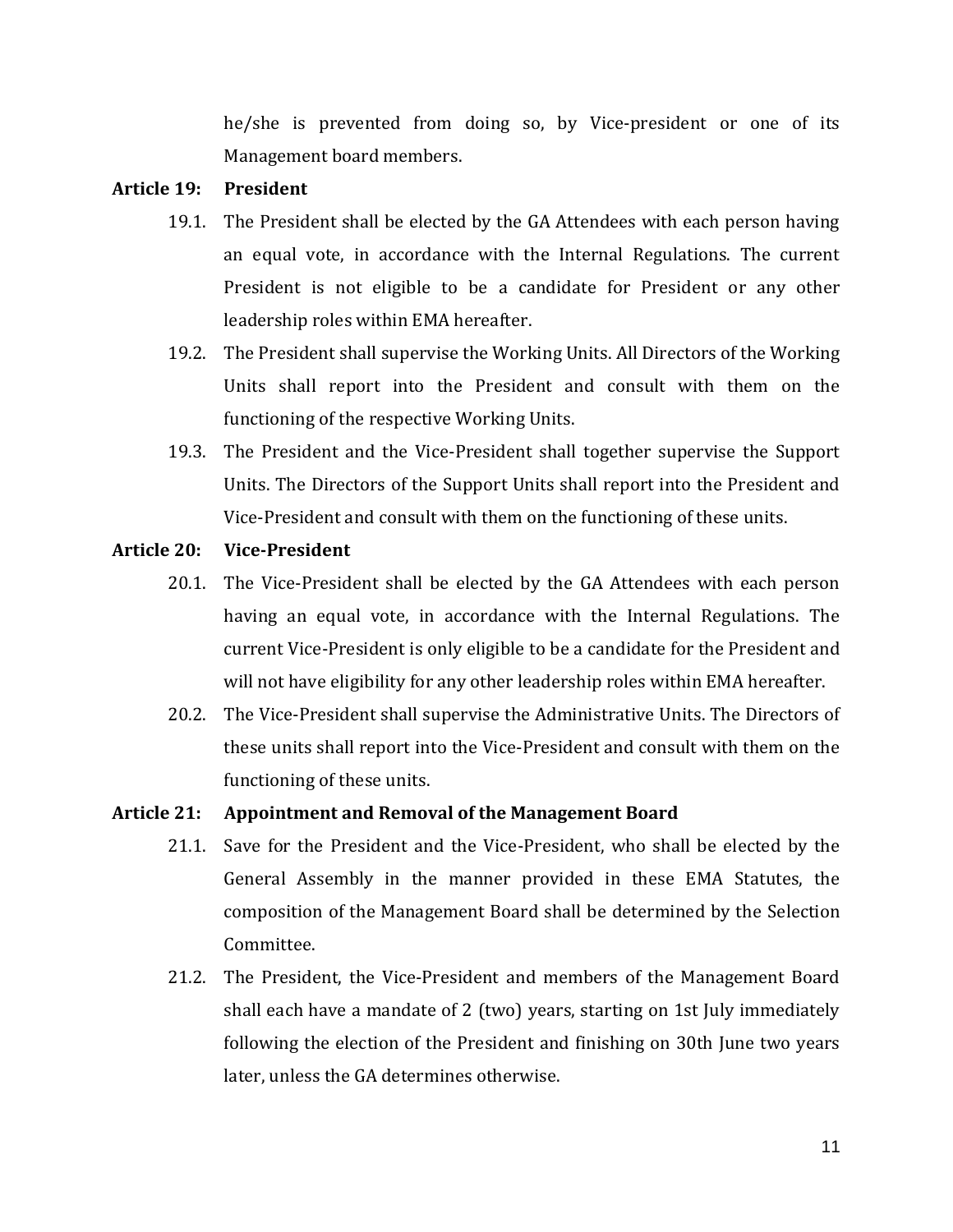- 21.3. If any member of the Management Board does not for any reason whatsoever complete their mandate, their successor shall be given a reduced mandate that is equal in length to the remainder of the original and ending on the same date as the original.
- 21.4. Save for the President and the Vice President, every Management Board member can be removed from the office, in accordance with the Internal Regulations, with a two-third majority decision of the Management Board and/or the Selection Committee;

#### **TITLE VIII: WORKING UNITS, ADMINISTRATIVE UNITS AND SUPPORT UNITS**

## **Article 22: Working Units, Administrative Units and Support Units**

The objectives, functions, missions and visions as well as the internal structure of all the Working Units, the Administrative Units and the Support Units, including but not limited to their constituents, qualifications, appointment thereof, term and termination, functions, rights and duties shall be governed by the Internal Regulations.

#### **TITLE IX: OFFICIAL DOCUMENTS AND DISSOLUTION**

#### **Article 23: Official documents**

- 23.1. The Official Documents of EMA are the present EMA Statutes, the Internal Regulations and EMA Guidelines;
- 23.2. Disputes about the interpretation of the Official Documents shall be settled by the Management Board or, if no agreement reached, by the Attendees of the GA at which the official documents have been approved, or by the competent Court in accordance with the Belgian Law.
- 23.3. Anything that is not provided for in the present EMA Statutes shall be read from the Internal Regulations. If even a collective reading of the present EMA Statutes and the Internal Regulations does not provide anything, such issues shall be governed by the provisions of Title III of the Belgian Act of 27 June 1921 on Non-Profit Associations, International Non-Profit Associations and Foundations.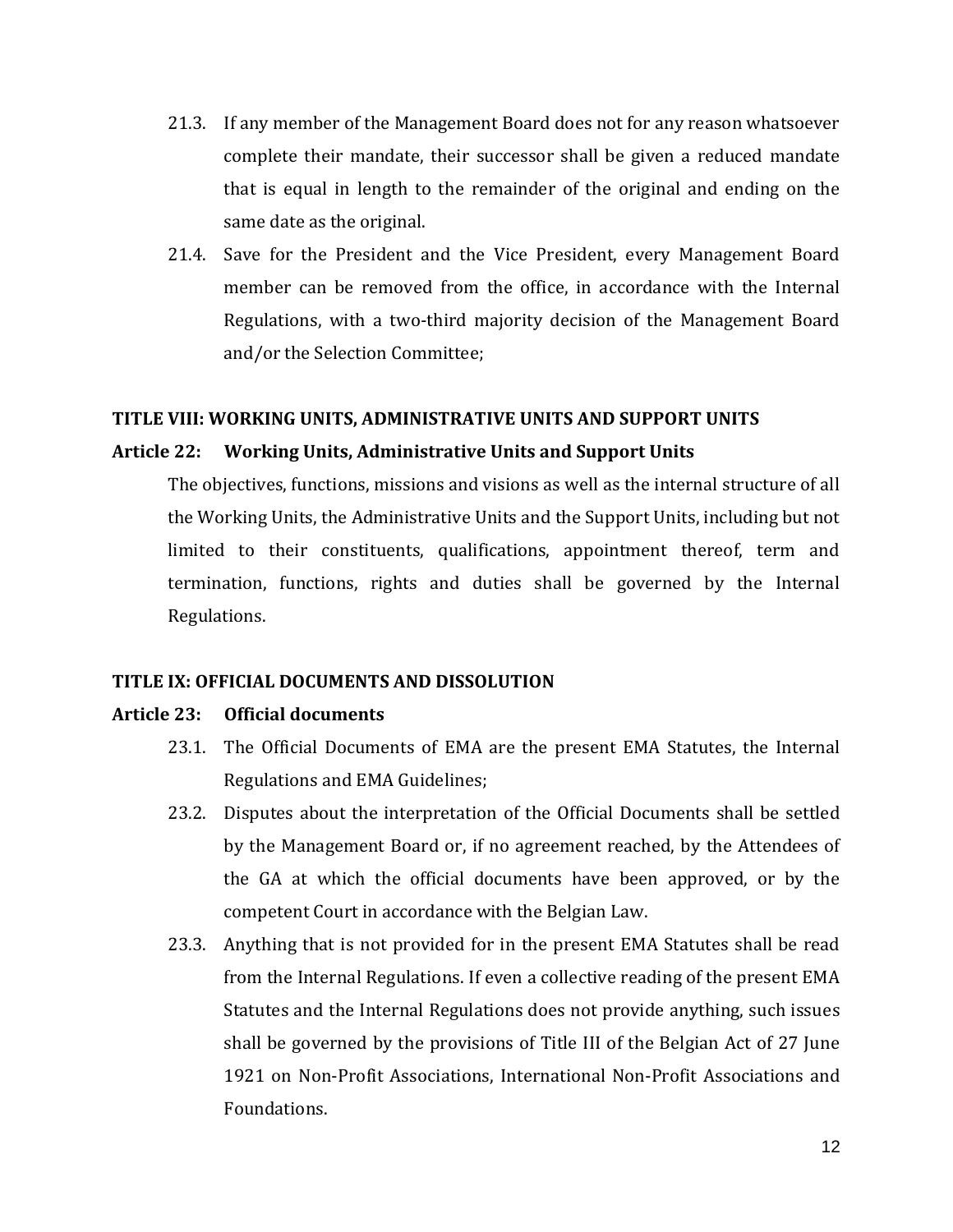## **Article 24: EMA Statutes**

- 24.1. The French text which is deposited at the *Greffe du Tribunal Administrative* in Brussels is the official version of the EMA Statutes.
- 24.2. A proposal to modify the EMA Statutes can come from:
	- a. The Management Board;
	- b. Any Ordinary Member of EMA, if it is submitted, in accordance with the Internal Regulations, to the Management Board at least 15 (fifteen) days before the GA.

## **Article 25: Internal Regulations**

- 25.1. The EMA Statutes and the Internal Regulations are separate documents. The EMA Statutes are concerned with the general organizational principles; while the Internal Regulations are concerned with procedural conduct within EMA.
- 25.2. If there are discrepancies between the EMA Statutes and the Internal Regulations, the EMA Statutes shall overrule the Internal Regulations.

## **Article 26: EMA Guidelines**

- 26.1. EMA Guidelines shall include the documents as approved by the Management Board and published on the official website of EMA.
- 26.2. If there are discrepancies between the EMA Statutes and the EMA Guidelines, the EMA Statutes shall overrule the EMA Guidelines.
- 26.3. If there are discrepancies between the Internal Regulations and the EMA Guidelines, the Internal Regulations shall overrule the EMA Guidelines.
- **Article 27: Dissolution of the Association** 
	- 27.1. EMA may be dissolved at any time in accordance with these EMA Statutes and Belgian Law.
	- 27.2. In the case of dissolution, the Management Board shall decide on the allocation of the assets in conformity with EMA's aim and vision. The assets have to be turned over to a 'not-for-profit' cause or organization.

#### **TITLE X: BUDGET AND ACCOUNTS**

#### **Article 28: Budget and accounts**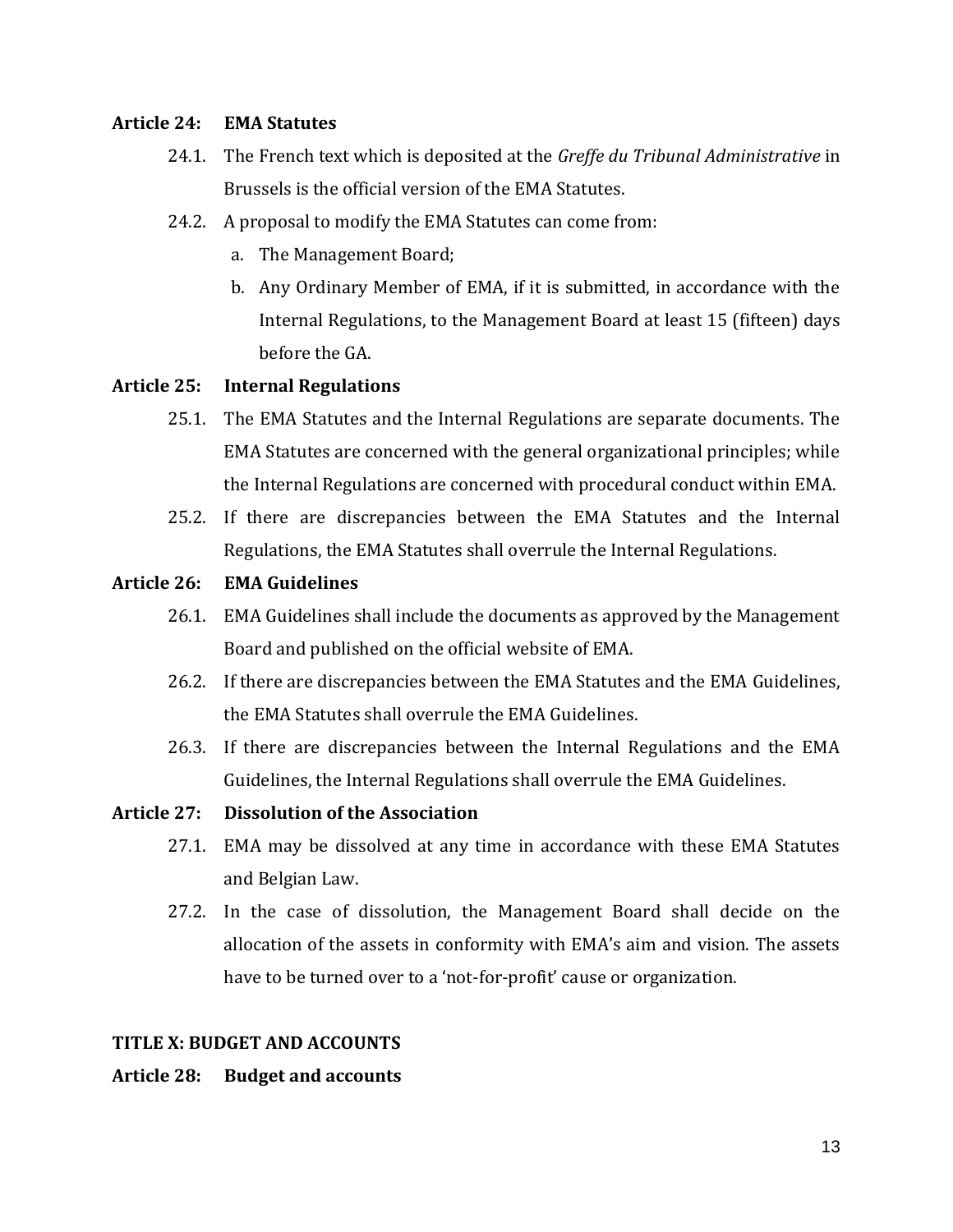- 28.1. The financial year of EMA shall run from 1 July to 30 June, unless the GA determines otherwise.
- 28.2. The Management Board shall prepare on an annual basis the draft annual accounts of the past financial year, as well as the draft budget for the next financial year.
- 28.3. The currency shall be the Euro for the annual accounts and all other official accounting, tax and legal documents.
- 28.4. Each year, the Management Board shall make available the draft annual accounts for the last financial year and the draft budget for the next financial year on the website of EMA at least seven (7) days before the GA which shall be approved by the GA
- 28.5. If required under law, or if the GA sees fit to do so, the GA shall appoint a statutory auditor and/or external accountant, chosen from among the members of the Belgian "*Institut des Réviseurs d'Entreprise / Instituut der Bedrijfsrevisoren*". The statutory auditor or the external accountant, as the case may be, shall draw up an annual report on the annual accounts of the Association. This report shall be submitted to the GA before the approval of the annual accounts.

#### **TITLE XI: PROTECTION OF DATA**

#### **Article 29: Confidentiality**

All members of the EMA and its affiliates are required to maintain confidentiality regarding all personal or association-specific information to which they have access within the scope of their duties, and the content of the discussions in which they participate or of which they have knowledge.

#### **Article 30: Data Protection**

EMA ensures data privacy and security of existing information in the EMA member's personal data. All individual Members have the right to view, modify or delete data related to such Member.

#### **TITLE XII: MISCELLANEOUS**

#### **Article 31: Other Provisions**